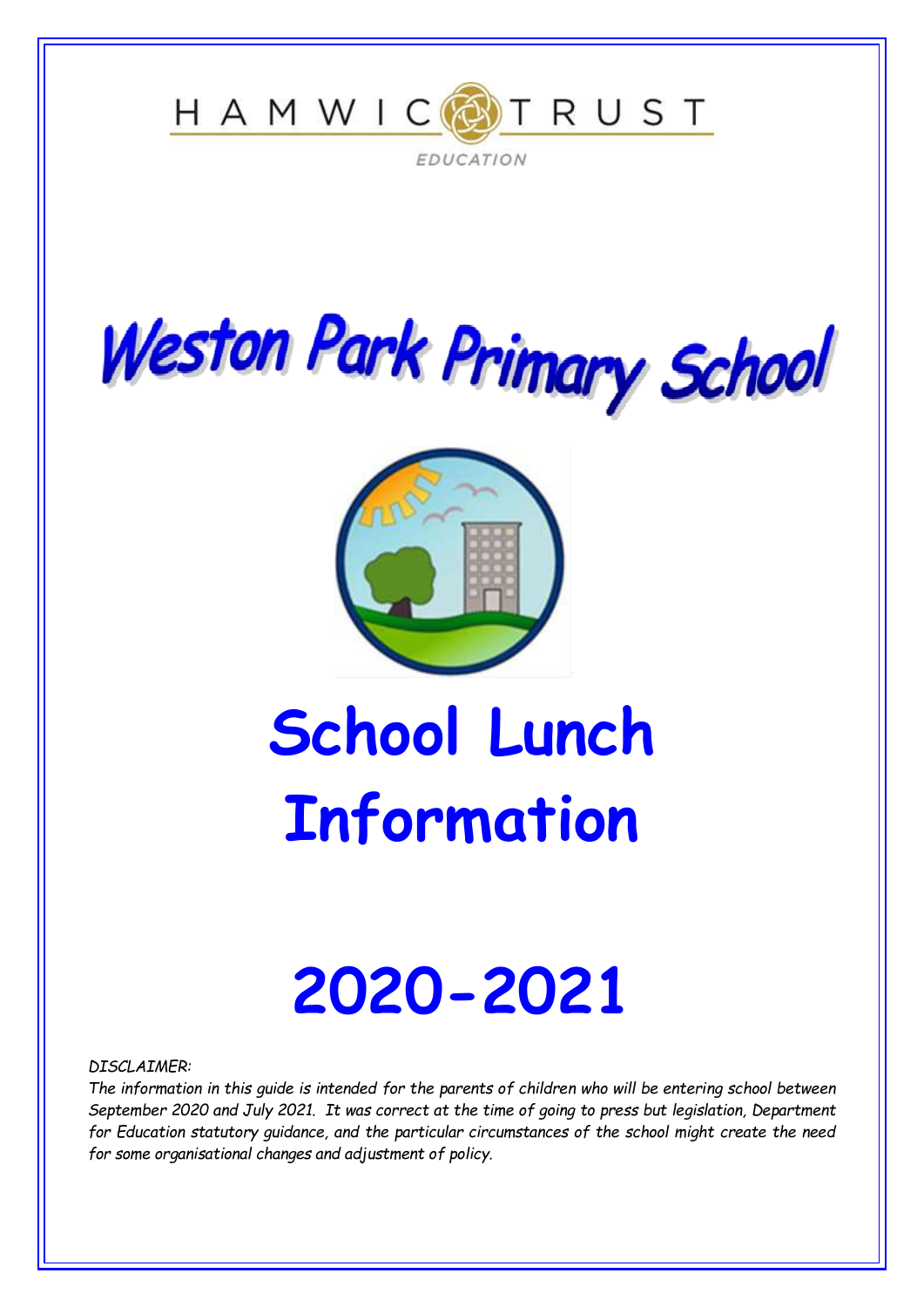# **Universal Infant Free School Meals**

At Weston Park Primary School we believe the best option for children at lunchtime is to have a hot school lunch, provided through our partnership with City Catering, Southampton. We expect that parents of children in Early Years and Key Stage 1 (Years 1 and 2) will take up the option of the Universal Infant Free School Meal. This is because we believe the hot school lunch option is better for the children's learning and health. We recognise the evidence that states:

- Children are better prepared for learning if they eat well
- Children make more progress if they have eaten the right nutritional lunch
- Only 1% of packed lunches provide the correct nutrition
- Eating hot school lunches is an important social occasion and the children learn vital social skills

City Catering, Southampton provide all the nutrients children require through the week. They produce a menu which has a three weekly cycle with three options daily; at least one option each day is a vegetarian option. Details about the menu and more information about City Catering, Southampton is available at:<http://www2.myschoollunch.co.uk/southampton/>

# **Dinner Money (Years 3 – 6 only)**

For children in Key Stage 2 (Years 3 to 6) hot school lunches are available for children eligible for free school meals and as a paid service to all other children.

If you receive income support your child may be eligible for free school meals. Your child may also be eligible for free school meals if you receive certain other benefits. Please ask at the office for details of how to check your eligibility. Alternatively you can check whether you are eligible for free schools meals by visiting the following website: <https://www.cloudforedu.org.uk/ofsm/southampton/>

If your child is not eligible for free school meals, dinner money is payable **in advance** for the week, month or half-term / term. If your child will only have a school dinner on a couple of days in the week, it is still really helpful if you can pay at the start of the week. The current cost is £2.45 per day (price is correct at time of printing i.e. June 2020 but may be increased in the future). Payment can be made online at: [https://www.scopay.com/login.html.](https://www.scopay.com/login.html) Please speak to a member of the Admin Team if you do not already have a password to log in.

We encourage all parents to pay online. If you are not able to pay online, cash payments should be brought into school in a sealed envelope with the name of the child and their class written on the front.

**Please note that we will not provide a hot school lunch unless payment is received in advance.**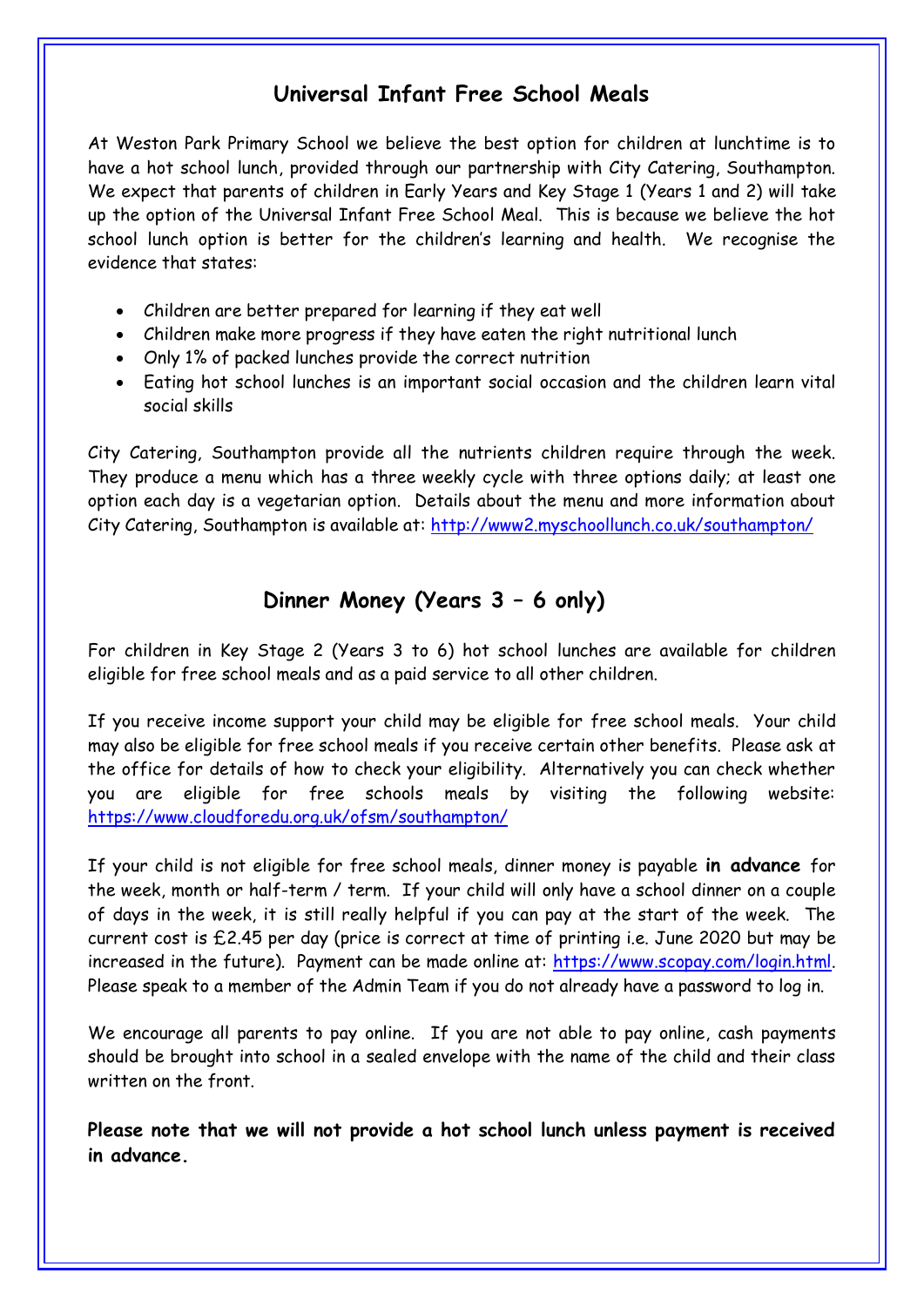# **Pupil Premium Funding**

For every pupil entitled to free school meals the school receives additional funding from the government to boost that child's progress. It is therefore important that all parents (from Year R through to Year 6) who are eligible for free school meals register with the school even if their child chooses to have a packed lunch or is currently entitled to Universal Infant Free School Meals. Please contact the school office if you think you may be eligible for free school meals.

### **Questions & Answers**

#### **How does the ordering system work?**

Each morning, at registration, each pupil will be asked to either:

- $\geq$  order a school lunch OR
- $\triangleright$  confirm they have brought a packed lunch to school

The children will be asked to choose which meal option they want to order. Once the orders have been taken they are passed to a member of the Admin Team who places the final orders with the kitchen, usually by 10:00am each morning.

All meals are cooked to order and no spare meals are prepared. For this reason it is vitally important that we know exactly how many children require a cooked meal, and which choice they have made.

#### **How do the children know what meals are on offer?**

Each class has a display showing the various options available each day.

There is also a mobile app called 'Lunchero' which is free to download and can be used to look at the menu in advance. Search for 'Lunchero' on iTunes or Google Play.

#### **What happens if my child is absent at registration but will return to school before lunch?**

Please phone us, or call into the office, in advance and let us know what meal your child would like for that day. There is a list in the office showing the options available. You are welcome to ring before 10:00am on the day or speak to us a day or two earlier, and we will ensure their meal is ordered.

Since no spare meals are prepared, if a meal has not been ordered for your child, and they return to school before lunchtime, they will need to bring a packed lunch with them.